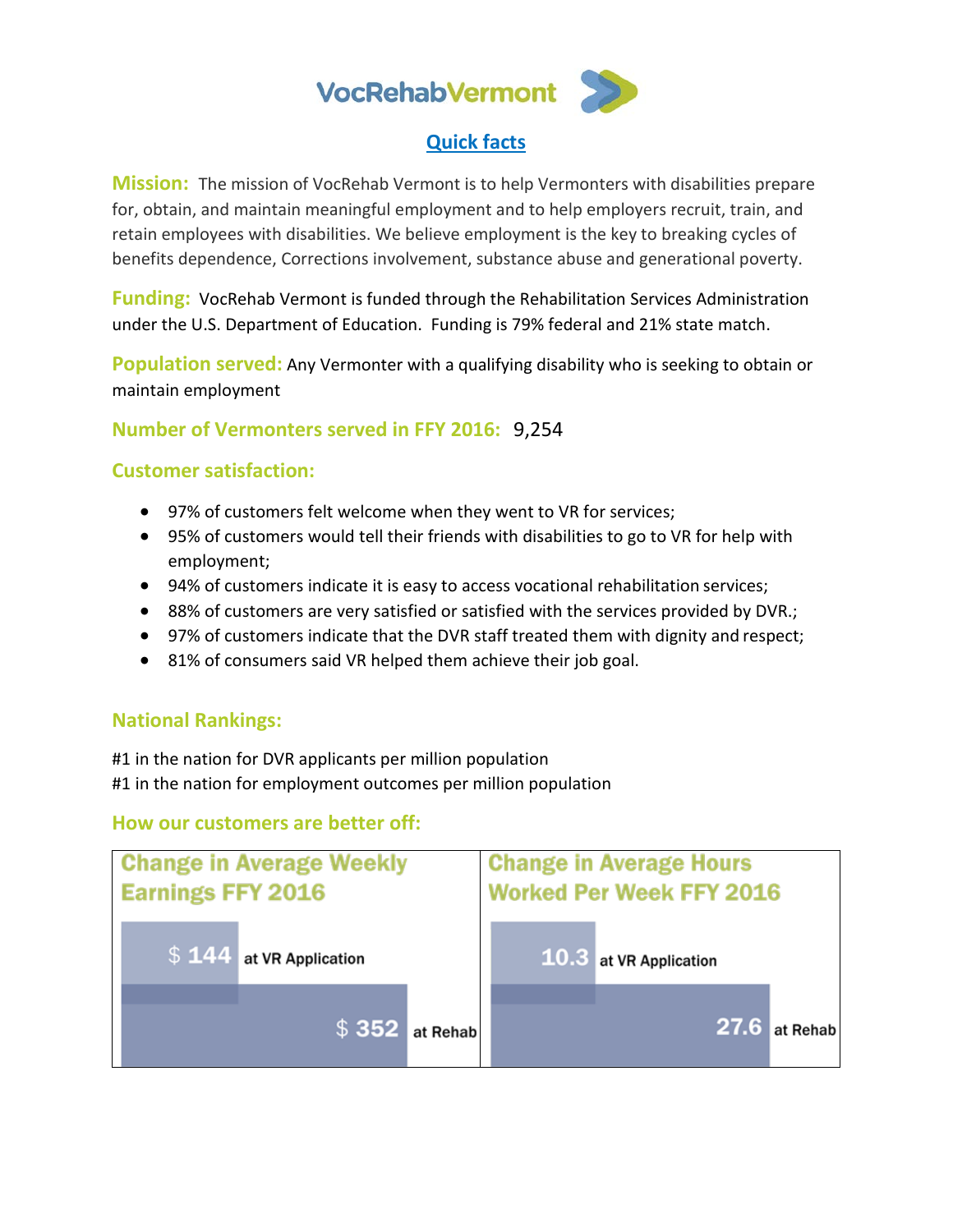

#### **Program Highlights**

**Pre-Employment Transition Services:** The Workforce Innovation and Opportunity Act requires the Vocational Rehabilitation program to devote at least 15% of total federal award to providing Pre-Employment Transition Services to students with disabilities. VocRehab Vermont has developed a model for serving students that includes dedicated Transition Counselors and Youth Employment Specialists who provide services to every high school in Vermont.

**The State as a Model Employer:** VocRehab Vermont is collaborating with the Governor's Workforce Equity and Diversity Council and the State of Vermont Department of Human Resources to pilot a diversity recruitment model that offers State Hiring Managers a range of options to introduce potential candidates with disabilities to working for state agencies and departments. The pilot has been launched in the Barre-Berlin-Montpelier corridor, with plans to expand statewide this summer.

**Mature Worker Program:** VocRehab Vermont manages the state's Senior Community Service Employment Program (SCSEP) in partnership with Vermont Associates for Training and Development. With increasingly more seniors needing employment to supplement retirement, or for those who are looking to find their "encore career", we are committed to increasing awareness in the employer community of the benefits of hiring "seasoned" workers.

### **Research and Innovation**

**Progressive Employment:** Progressive Employment is an employment strategy that offers employers several options to meet potential candidates. In addition to implementing this strategy here in Vermont, VocRehab Vermont has been working with the Institute for Community Inclusion at UMASS Boston to research the model in four pilot states. Initial data suggests Progressive Employment activities result in increased employment outcomes for individuals with disabilities.

**Motivational Interviewing:** VocRehab Vermont has invested in comprehensive Motivational Interviewing training for all staff, from administrative staff to Counselors and Employment Consultants. Motivational Interviewing is an evidence-based practice that emphasizes active listening and engagement with customers in order to help them overcome ambivalence and move toward employment or other personal goals.

**Linking Learning to Careers:** VocRehab Vermont, in partnership with Mathematica, Community College of Vermont and Transcen, was recently awarded a 5-year research grant to study the impact of enhanced career services to students with disabilities. Career Consultants will provide students guidance on career options, relevant coursework needed and workplace experiences that will better prepare students for the world of work and/or Post-Secondary education. Paid employment is a primary indicator of program performance.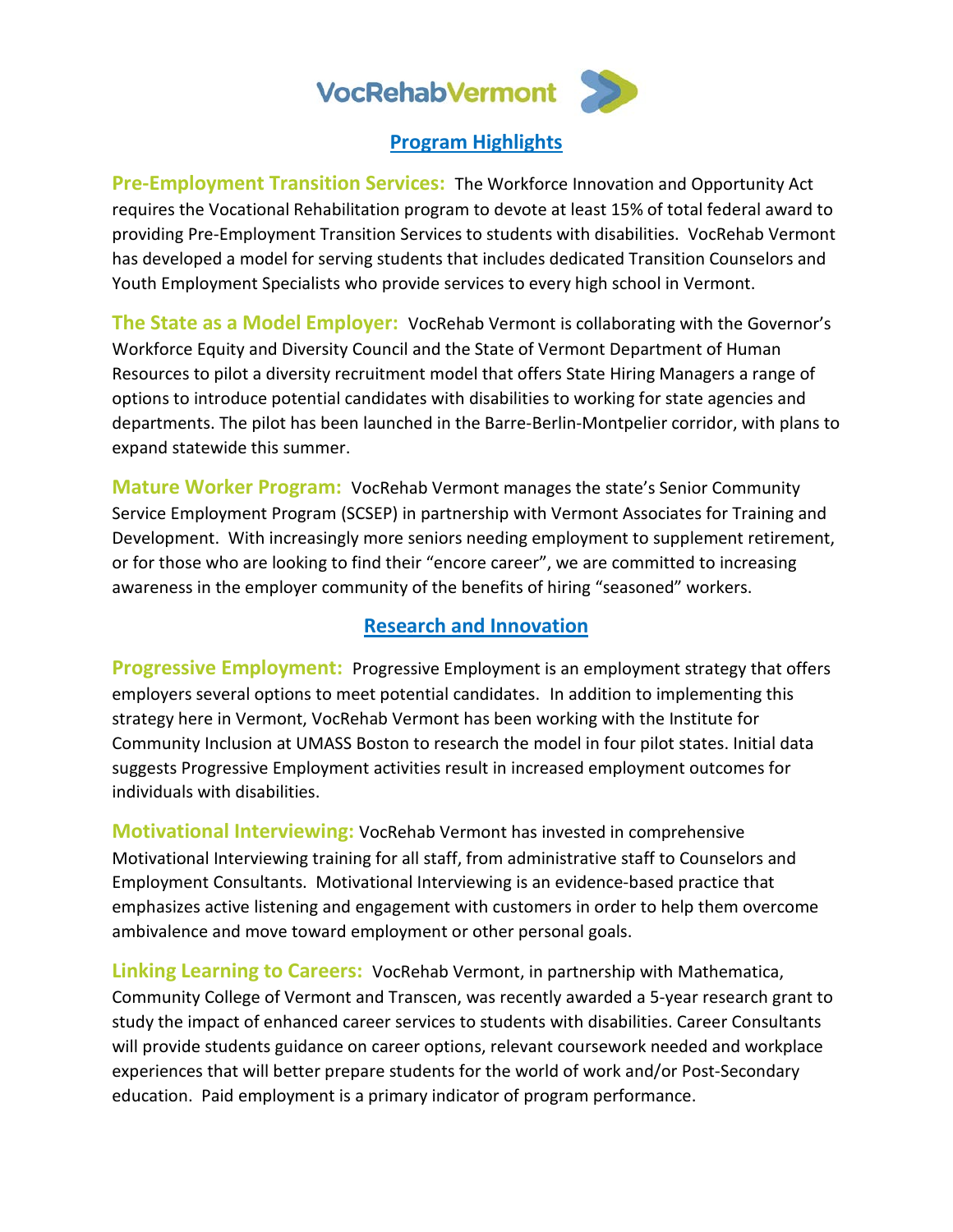# **Creative Workforce Solutions:**

# **The Road to Self-Sufficiency for Customers of the Agency of Human Services**

### **Overview**

Creative Workforce Solutions (CWS) is an initiative of the Agency of Human Services (AHS) that offers a consolidated and coordinated approach to employment services that provides equal access to meaningful work in the competitive job market for all AHS program participants. CWS offers the business community a simplified staffing service that helps them access qualified candidates to help meet their staffing needs. All services are free to businesses in Vermont, New Hampshire, Massachusetts and New York.

CWS Employment Consultants and Business Account Managers are available statewide to review business needs, offer qualified candidates, and develop training plans that help prepare candidates for employment. The goal of CWS is to provide a streamlined recruitment and retention service for Vermont businesses while at the same time offering training and support to the many Vermonters who find entering, or re-entering the workforce challenging. CWS offers many innovative ways to introduce employers to potential workers, and training programs can be designed to meet employers' specific needs and are "customized" according to the skill level of the trainee.

## **Serving Vermonters with Barriers to Employment**

Many Vermonters have difficulty finding work due to a wide range of challenges. CWS works with individuals to identify their career goals, develop new skills and introduce them to employers in their community. Employers face increasing costs of recruitment and retention, and need a way to find good employees. Creative Workforce Solutions acts as a clearinghouse to match qualified candidates with employers while providing ongoing support to both "customers".

As an initiative of the Agency of Human Services, Creative Workforce Solutions works with any Vermonter being served by the agency including:

- Economic Services Division Reach Up participants: Individuals with dependent children who receive public benefits and who need skill building and training to become successfully employed
- Department of Corrections: Ex- Offenders exiting prison or under DOC supervision who need stable employment to successfully reintegrate into their communities
- Department of Mental Health customers: Individuals with chronic mental illness who need supported employment that will reduce symptoms and increase productivity